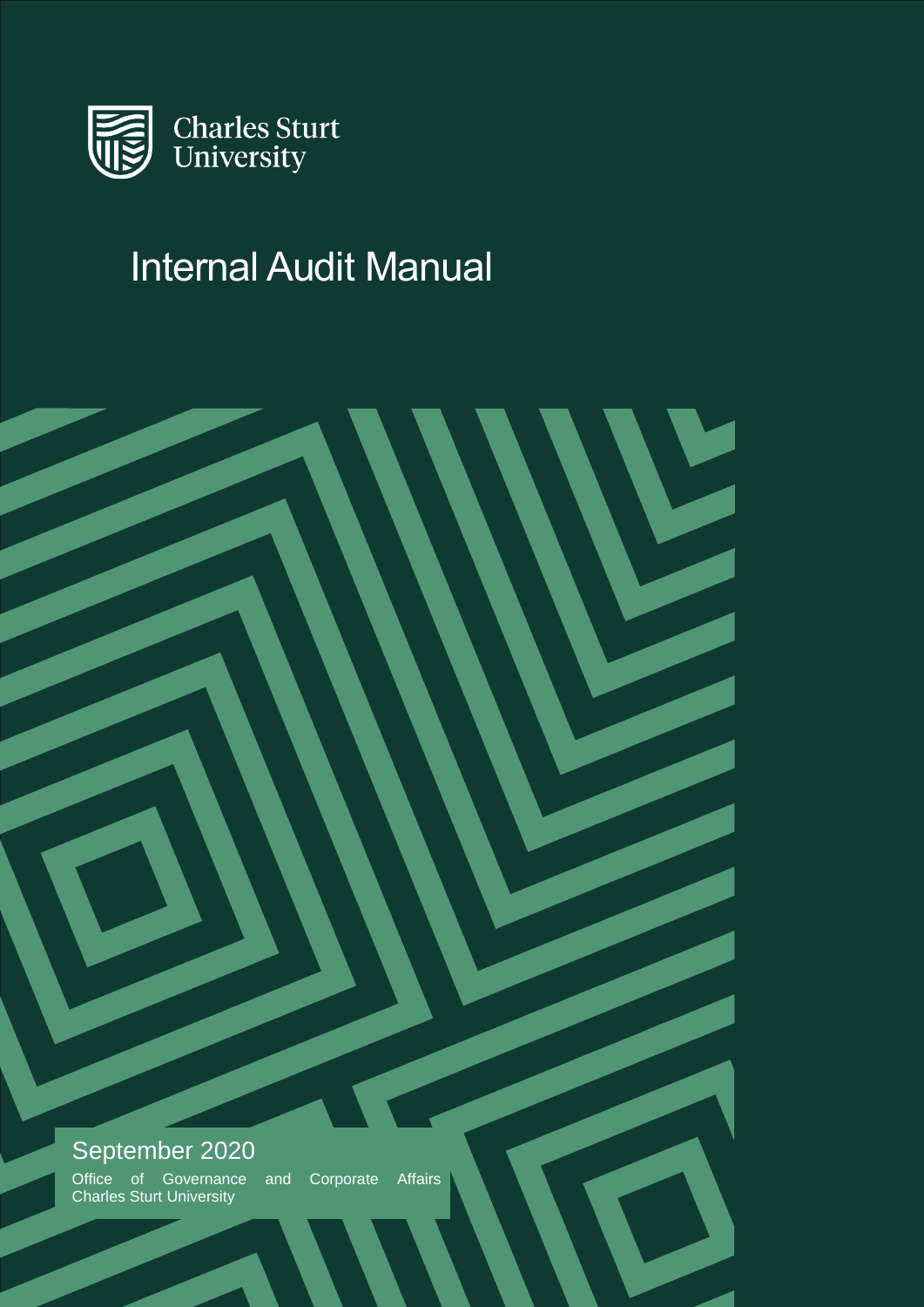# **Contents**

| 1.1            |                   |  |  |  |  |  |
|----------------|-------------------|--|--|--|--|--|
| 1.2            |                   |  |  |  |  |  |
| 1.3            |                   |  |  |  |  |  |
| 1.4            |                   |  |  |  |  |  |
| 1.5            |                   |  |  |  |  |  |
| 1.6            |                   |  |  |  |  |  |
| 1.7            |                   |  |  |  |  |  |
| 1.8            |                   |  |  |  |  |  |
| 2.             |                   |  |  |  |  |  |
| 2.1            |                   |  |  |  |  |  |
| 3.             |                   |  |  |  |  |  |
| 3.1            |                   |  |  |  |  |  |
| 3.2            |                   |  |  |  |  |  |
| 3.4            |                   |  |  |  |  |  |
| 3.5            |                   |  |  |  |  |  |
| $\mathbf{4}$ . |                   |  |  |  |  |  |
| 4.1            |                   |  |  |  |  |  |
| 4.2            |                   |  |  |  |  |  |
| 4.3            |                   |  |  |  |  |  |
| 4.4            |                   |  |  |  |  |  |
| 4.5            |                   |  |  |  |  |  |
| 4.6            |                   |  |  |  |  |  |
| 4.7            |                   |  |  |  |  |  |
| 4.8            |                   |  |  |  |  |  |
| 5.             |                   |  |  |  |  |  |
|                | <b>APPENDIX 1</b> |  |  |  |  |  |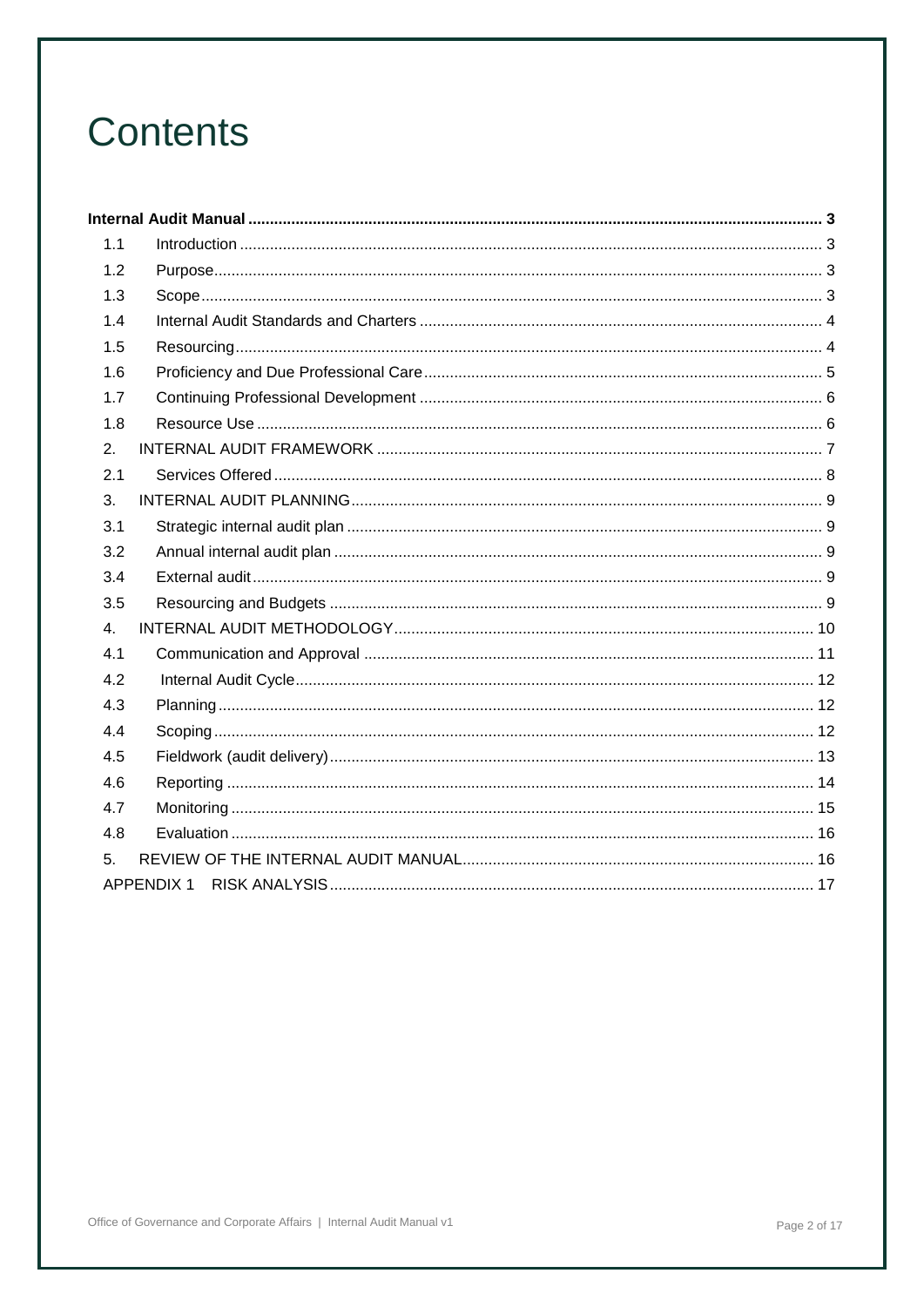# <span id="page-2-0"></span>Internal Audit Manual

# <span id="page-2-1"></span>**1.1 Introduction**

Charles Sturt University (the University) has established an Internal Audit function as a key component to effective governance.

The Institute of Internal Auditors International Professional Practices Framework defines internal auditing as:

"An independent, objective assurance and consulting activity designed to add value and improve an organisation's operations. It helps an organisation accomplish its objectives by bringing a systematic, disciplined approach to evaluate and improve the effectiveness of risk management, control, and governance processes."

# <span id="page-2-2"></span>**1.2 Purpose**

Standard 2040 of the International Standards for the Professional Practice of Internal Auditing (the Standards) requires that Internal Audit establish policies and procedures to guide the Internal Audit function.

The purpose of this Manual is to:

- provide University staff with a source of reference for internal audit procedures and routines, in line with the Internal Audit Charter
- outline the principles that guide the practice of internal auditing at Charles Sturt University
- provide a framework for performing and promoting risk-based and value-added internal auditing
- establish the basis for the evaluation of internal audit performance, and
- <span id="page-2-3"></span>foster the continuous improvement of organisational processes and operations

# **1.3 Glossary**

Annual Internal Audit Plan – derived from the Strategic Internal Audit Plan, and endorsed by the Finance, Audit and Risk Committee, the Annual Internal Audit Plan sets out the internal audit program for the year ahead

Internal Audit function – comprises resources directly associated with the provision of internal audit services. These resources may be internal or external to the University.

Standards – the International Standards for the Professional Practice of Internal Auditing

Strategic Internal Audit Plan – a risk-based plan approved by the University Council that determines the priorities of the Internal Audit, consistent with the University's goals

# **1.4 Scope**

The Internal Audit Manual applies to the whole of organisation of Charles Sturt University, including all controlled entities. It addresses both the assurance services and consulting services provided by the Internal Audit function.

**Assurance Services** – objective examination of evidence for the purpose of providing an independent assessment on governance, risk management and control processes

**Consulting Services** – advisory and related client activities, the nature and scope of which are agreed upon with the client and which are intended to add value and improve the University's governance, risk management and control processes without Internal Audit assuming management responsibility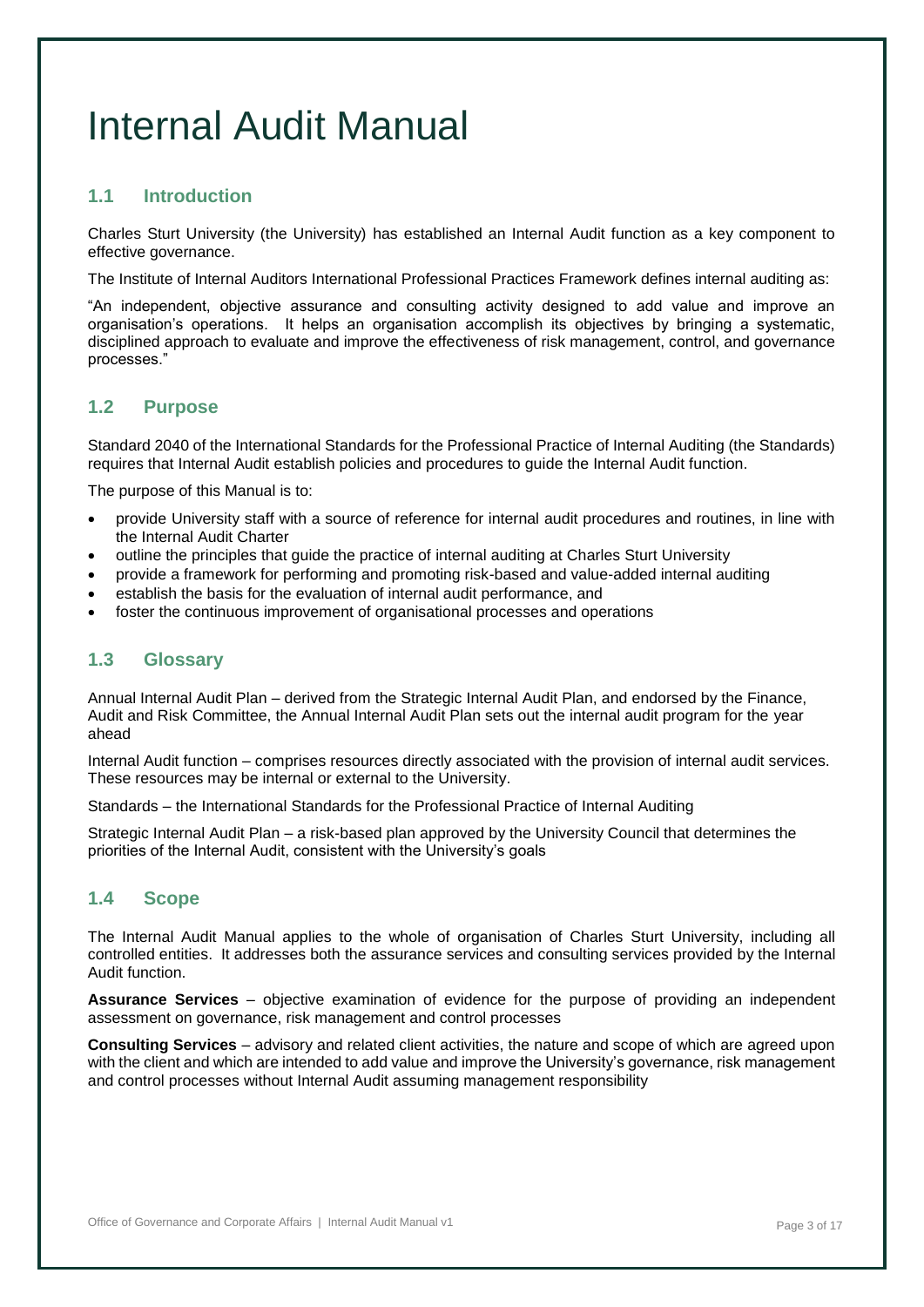# <span id="page-3-0"></span>**1.5 Internal Audit Standards and Charters**

Internal Audit activities will be guided by the International Standards for the Professional Practice of Internal Auditing (the Standards) as issued by the Institute of Internal Auditors (IIA).

The following documents should be read in conjunction with the Internal Audit Manual:

**Internal Audit Charter** – The Internal Audit Charter outlines the purpose, authority and responsibility for the Internal Audit function within the University.

**Governance (Finance, Audit and Risk Committee) Rule 2015 No. 2** – The Rule sets out the authority, terms of reference, membership and relationship between the Internal Audit function and the Finance, Audit and Risk Committee.

The Internal Audit function will follow the requirements of both the Charter and Rule in its delivery of internal audit activities.

#### 1.5.1 CODE OF ETHICS

Internal Audit staff are expected to abide by the Code of Ethics and Rules of Conduct set out in the International Professional Practices Framework, centring on the principles of:

- Integrity
- **Objectivity**
- **Confidentiality**
- **Competency**

Internal Audit staff shall also maintain awareness of University codes and policies in areas such as conduct, ethics, fraud prevention and risk management as they may apply to audit methodology or findings.

#### 1.5.2 CORE PRINCIPLES

Internal Audit staff are expected to abide by the Core Principles set out in the International Professional Practices Framework by:

- Demonstrating integrity
- Demonstrating competence and due professional care
- Remaining objective and free from undue influence (independent)
- Aligning with the strategies, objectives and risks of the University
- Remaining appropriately positioned and adequately resourced
- Demonstrating quality and continuous improvement
- Communicating effectively
- Providing risk-based assurance
- Being insightful, proactive and future focussed
- Promoting organisational improvement

# <span id="page-3-1"></span>**1.6 Roles and Responsibilities**

Standard 2030 requires that internal audit resources are appropriate, sufficient, and effectively deployed to achieve the approved plan.

#### **Finance, Audit and Risk Committee**

The Finance, Audit and Risk Committee provides oversight of the Internal Audit function.

The roles and responsibilities of the Finance, Audit and Risk Committee are outlined in the Governance (Finance, Audit and Risk Committee) Rule 2015 No. 2 and the Internal Audit Charter.

#### **Head of Internal Audit**

The Director, Risk and Compliance, as the Head of Internal Audit is responsible, in consultation with the Finance, Audit and Risk Committee, for:

- effectively managing the Internal Audit function to ensure it adds value to the organisation
- developing and implementing a risk-based Internal Audit Plan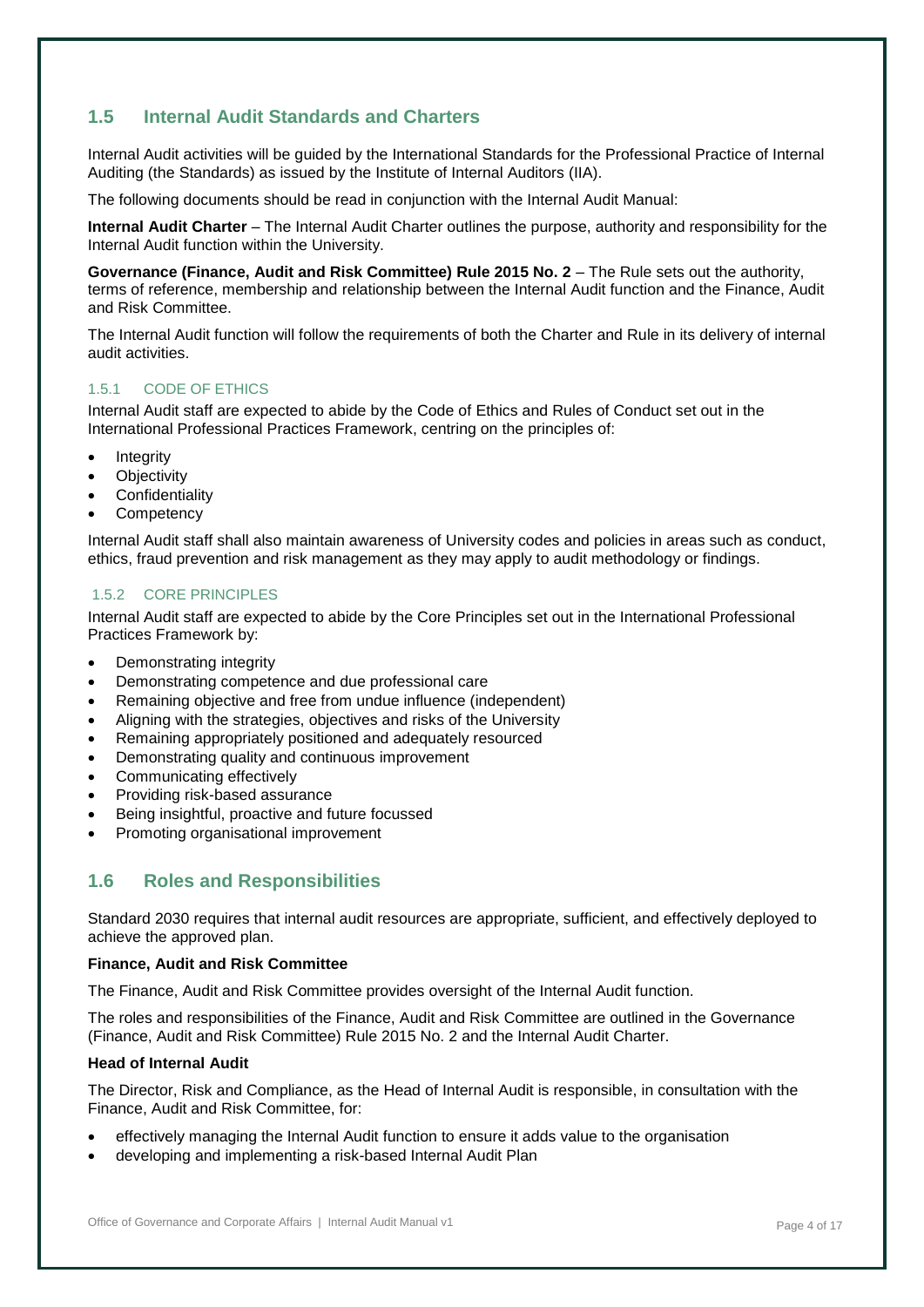- establishing policies and procedures to guide the Internal Audit function (including this Manual)
- maintaining quality assurance measures for the Internal Audit function and reporting performance to senior management and the Finance, Audit and Risk Committee
- ensuring Internal Audit resources are appropriate, sufficient and effectively deployed to achieve the approved Internal Audit Plan, including selecting an external provider where required
- developing and regularly reviewing the Internal Audit Charter
- reporting to senior management and the Finance, Audit and Risk Committee on the Internal Audit function's purpose, authority, responsibility, independence, performance, and conformance with the Code of the Ethics and the Standards

#### **Internal Auditor**

The Internal Auditor is responsible for:

- developing and implementing the risk-based Strategic Internal Audit Plan in line with the approved audit policies and procedures
- preparing a written report of audit findings, including recommending a course of action to remediate risks identified
- assessing the appropriateness of management response to audit findings to adequately remediate the risks identified
- monitoring and reporting progress in implementing approved management responses to audit recommendations
- reporting to the Finance, Audit and Risk Committee on the above, and
- alerting the Chair of the Finance, Audit and Risk Committee and/or Chancellor of significant issues in a prompt manner

#### **External Service Providers**

Outsourced external service providers may be engaged as required by the Head of Internal Audit with the approval of the Finance, Audit and Risk Committee.

Where external service providers are engaged for the conduct of internal audits, the conduct of such audits shall be comply with this Internal Audit Manual. The audit methodologies and work papers used shall be made accessible to the University and its controlled entities subject to any licensing or other restrictions that may apply.

# <span id="page-4-0"></span>**1.7 Proficiency and Due Professional Care**

Standard 1200 requires that internal audit engagements be performed with proficiency and due professional care.

#### 1.7.1 PROFICIENCY

Standard 1210 requires that staff working within the Internal Audit function must possess the knowledge, skills and other competencies needed to perform their individual responsibilities. The Internal Audit function collectively must possess or obtain the knowledge, skills and other competencies needed to perform its responsibilities.

Internal Audit must decline engagements, or obtain competent advice and assistance, if the Internal Audit function lacks the knowledge, skill, or other competencies needed to perform all or part of the engagement.

External service providers are expected to be able to demonstrate their proficiency through appropriate professional certifications and qualifications as designated by the Institute of Internal Auditors and / or other appropriate professional organisations.

For clarity, the Standards note that:

- 1210.A2 Internal auditors must have sufficient knowledge to evaluate the risk of fraud and the manner in which it is managed by the organisation, but are not expected to have the expertise of a person whose primary responsibility is detecting and investigating fraud, and
- 1210.A3 Internal auditors must have sufficient knowledge of key information technology risks and controls and available technology-based audit techniques to perform their assigned work. However, not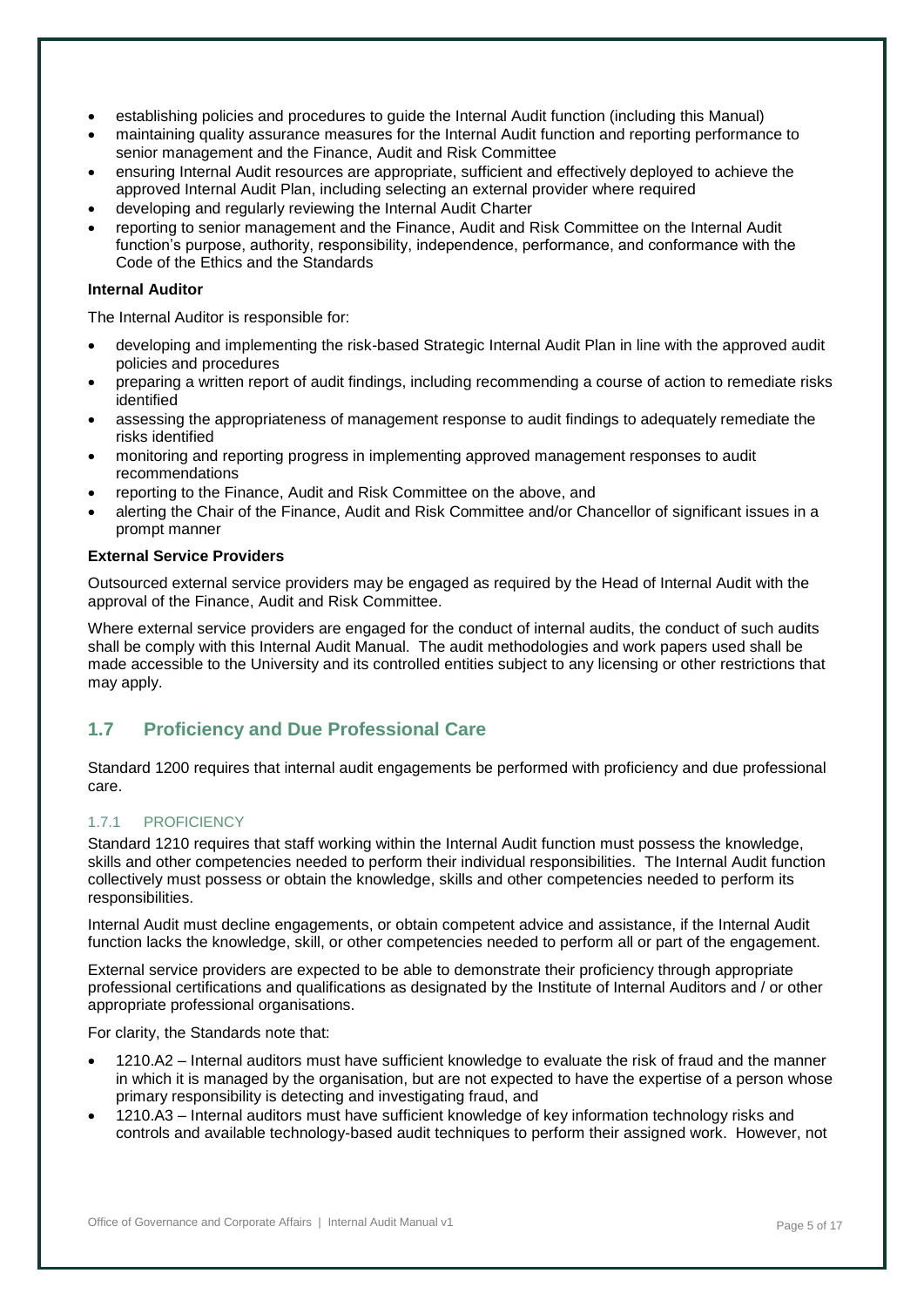all internal auditors are expected to have the expertise of an internal auditor whose primary responsibility is information technology auditing

### 1.7.2 DUE PROFESSIONAL CARE

Standard 1220 requires that staff within the Internal Audit function (including external service providers) must apply the care and skill expected of a reasonably prudent and competent internal auditor. Due professional care does not imply infallibility.

Internal Audit shall exercise due professional care by considering:

- the extent of work needed to achieve the engagement's objectives
- the relative complexity, materiality, or significance of matters to which assurance procedures are applied
- the adequacy and effectiveness of governance, risk management and control processes
- probability of significant errors, fraud or non-compliance
- cost of assurance in relation to potential benefits
- the use of technology-based audit and other data analysis techniques
- any real or perceived conflicts of interest that may arise as part of the engagement

Internal Audit must be alert to the significant risks that might affect objectives, operations or resources. However, assurance procedures alone, even when performed with due professional care, do not guarantee that all significant risks will be identified.

# <span id="page-5-0"></span>**1.8 Continuing Professional Development**

Pursuant to Standard 1230, Internal Audit staff shall enhance their knowledge, skills and other competencies through continuing professional development. Reference to the completion of professional development requirements will be included in the annual declaration to the Finance, Audit and Risk Committee.

# <span id="page-5-1"></span>**1.9 Resource Use**

In-house Internal Audit engagements will have an agreed budget based on the number of agreed days (or hours) for the conduct of the engagement agreed prior to the commencement of the engagement.

Internal Audit engagements assigned to an external service provider will have budgeted hours / days and a price agreed for each engagement prior to the commencement of the engagement. External service providers are accountable for the hours and expenses incurred for an audit engagement, and will be monitored through appropriate contract management processes. Variations to the budgeted hours or price of any engagement must be requested in writing and agreed with the Head of Internal Audit as soon as practicable and before the agreed budgeted hours of the engagement are exceeded. The Head of Internal Audit may authorise or refuse any variation at their discretion (within their delegated limit).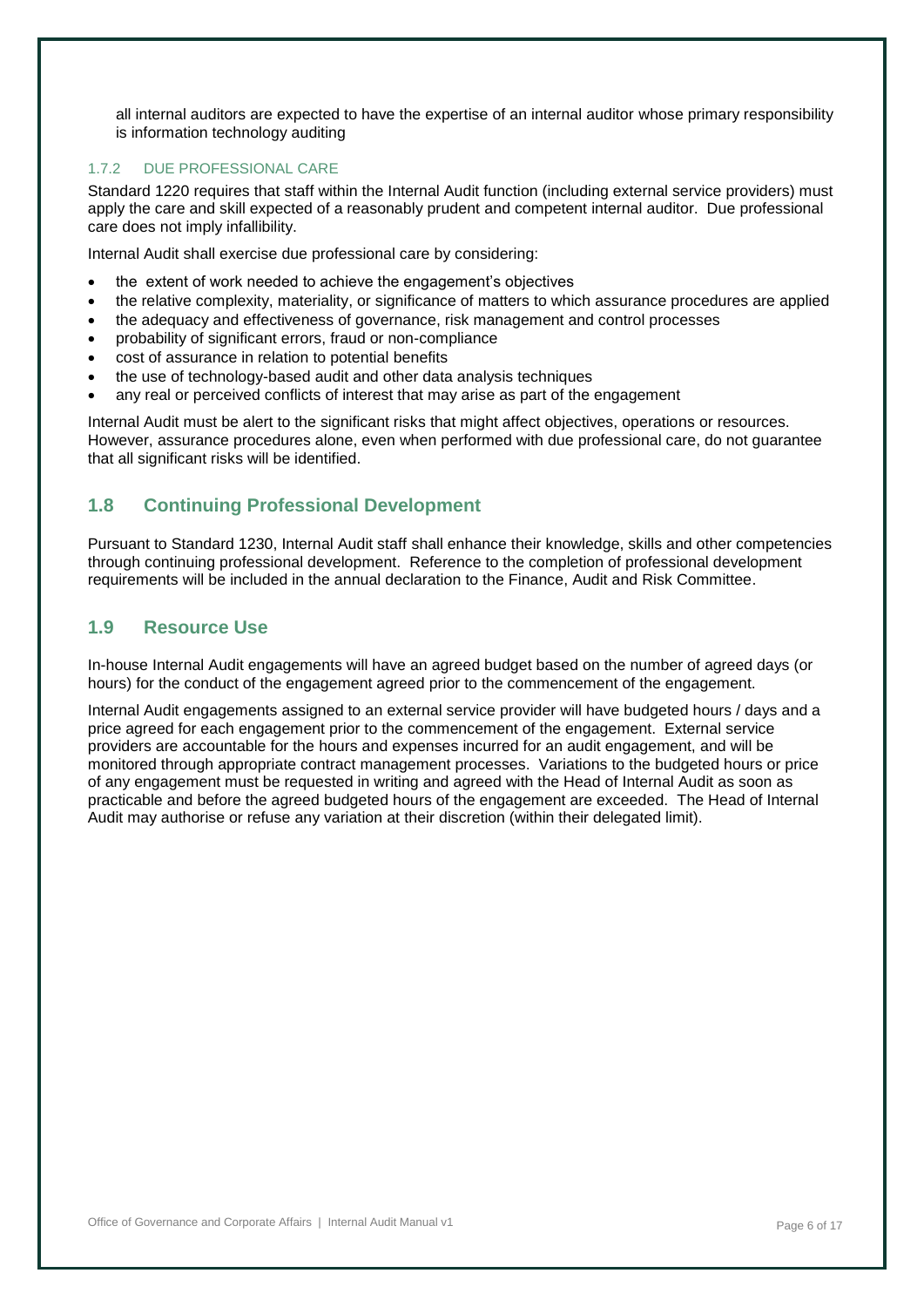# <span id="page-6-0"></span>**2. INTERNAL AUDIT FRAMEWORK**

#### **Mission and Values**

At all times, the work of the Internal Audit function aims to uphold the Mission and Values of the University.

The University's **ethos**, *yindyamarra winhanganha*, means the wisdom of respectfully knowing how to live well in a world worth living in.

The University's **mission** is "to build skills and knowledge in our regions. We offer choice and flexibility to students and work hand-in-hand with out industries and communities in teaching, research and engagement. Growing from our historical roots, we share out knowledge and expertise as a significant regional export industry and we bring strength and learning from this back to our regions.

Through our **values**, we create a welcoming community experience and learning environment that supports innovative research, advances society and gives back to our regions."



#### **Internal Audit's Mission**

The University's Internal Audit Charter outlines the mission of internal audit to enhance and protect organisational value by providing independent, risk-based objective assurance, advice and insight.

**Protecting value** – the core of Internal Audit's role by evaluating the effectiveness, and contribute to the improvement, of governance, risk management and control processes using a systematic, disciplined and risk-based approach

**Enhancing value** – where Internal Audit can play a role to improve efficiency and performance and promote continuous improvement

In the conduct of its activities, the Internal Audit function plays an active role in:

- developing and maintaining a culture of accountability and integrity
- facilitating the integration of controls and risk management into day-to-day business activities and processes, and
- promoting a culture of continuous improvement, self-assessment and adherence to high ethical standards

The combined elements of protecting and enhancing organisational value will be considered in developing in the approach to each audit engagement to maximise potential value to the University.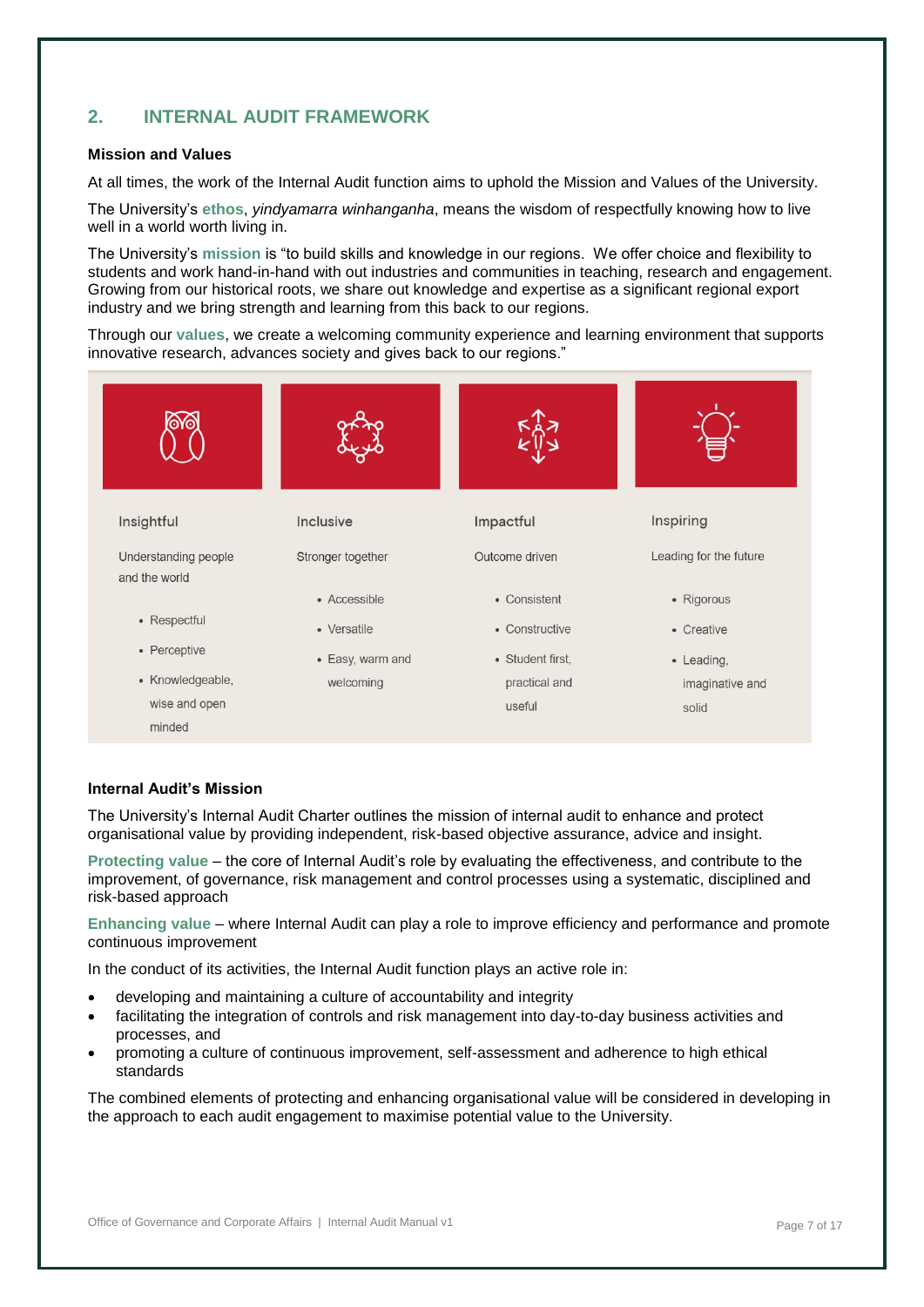Within the University's Organisational Assurance Framework, Internal Audit plays a third line of defence role by providing independent and objective assurance and advice on all matters related to the achievement of University objectives.

Organisational Assurance Framework



# <span id="page-7-0"></span>**2.1 Services Offered**

**Process audits –** assurance audits that provide an assessment of the efficiency and effectiveness of internal controls within complete business cycles to ensure that the University's risks are managed effectively, that goals and objectives will be achieved efficiently and economically and that rules, policies and procedures are followed.

**Compliance audits –** audits that assess current practices against criteria set out either in legislation and regulation or University policy and/or other internal standards. They are used to review the University's current state of compliance with their legislative and policy requirements.

**Health check audits –** audits that either cover a single process in depth or cover a number of process through a light touch. For example, assessing the maturity of a function against a set of internally or externally defined parameters.

**Consulting, analysis and advice –** relating to policies, programs, risks, systems and controls without Internal Audit assuming operating and/or management responsibility.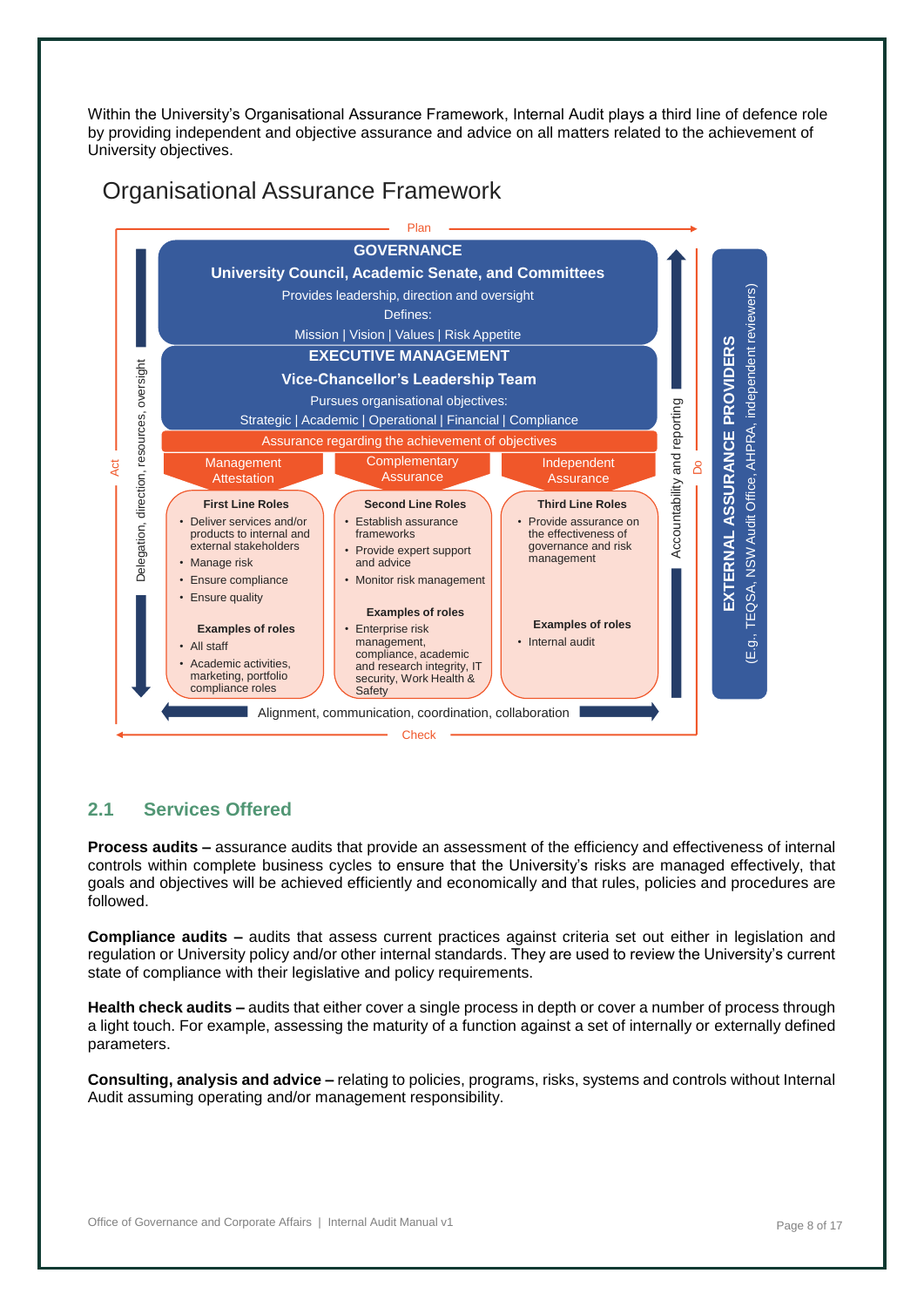# <span id="page-8-0"></span>**3. INTERNAL AUDIT PLANNING**

# <span id="page-8-1"></span>**3.1 Strategic internal audit plan**

Standard 2010 requires the establishment of a risk-based plan to determine the priorities of the Internal Audit function, consistent with the University's goals.

The scope of the Strategic Internal Audit Plan draws from the results of a University-wide risk assessment process. The risk assessment results identify areas:

- of high controlled (or residual) risk
- where controlled risk exceeds the risk appetite
- the controls systems identified upon which each auditable area is reliant, and
- the degree and effectiveness of other assurance activities applied to those controls

The Strategic Internal Audit Plan will cover up to a three year period based on the results of the strategic and risk assessment process.

The Strategic Internal Audit Plan shall be developed by the Internal Audit function in consultation with members of the Vice-Chancellor's Leadership Team and the Finance, Audit and Risk Committee, and approved in line with the Internal Audit Charter.

# <span id="page-8-2"></span>**3.2 Annual internal audit plan**

Prior to the commencement of each calendar year, the Internal Audit function will confirm the Annual Internal Audit Plan in consultation with the Finance, Audit and Risk Committee. The Annual Internal Audit Plan will be derived from the Strategic Internal Audit Plan and sets out the audit program for the year ahead.

The development of the Annual Internal Audit Plan will take into consideration the availability of resources and budget to support delivery of identified audit activities during the year.

The Annual Internal Audit Plan will be submitted to the Finance, Audit and Risk Committee for endorsement and approval in line with the Internal Audit Charter.

# <span id="page-8-3"></span>**3.4 External audit**

The Audit Office NSW is the University's external auditor, responsible for assessing the control environment over financial reporting in the forming of an opinion on the financial statements of the University and its controlled entities.

Findings made through annual external audits provide input and inform Internal Audit planning.

# <span id="page-8-4"></span>**3.5 Resourcing and Budgets**

In planning Internal Audit engagements, consideration will be given to the nature and complexity of the engagement, together with the proficiency requirements and time constraints of available resources to achieve the engagement in line with the approved Internal Audit Plan.

Internal Audit engagements being undertaken by internal resources will agree the number of hours/days with the audit client prior to commencement of the engagement. This will be included in the Terms of Reference for the engagement.

Where an audit engagement is provided by an external service provider, an engagement budget and the personnel involved will be approved by the Head of Internal Audit prior to commencement of the engagement. External service providers are accountable for time spent and personnel used in each approved engagement.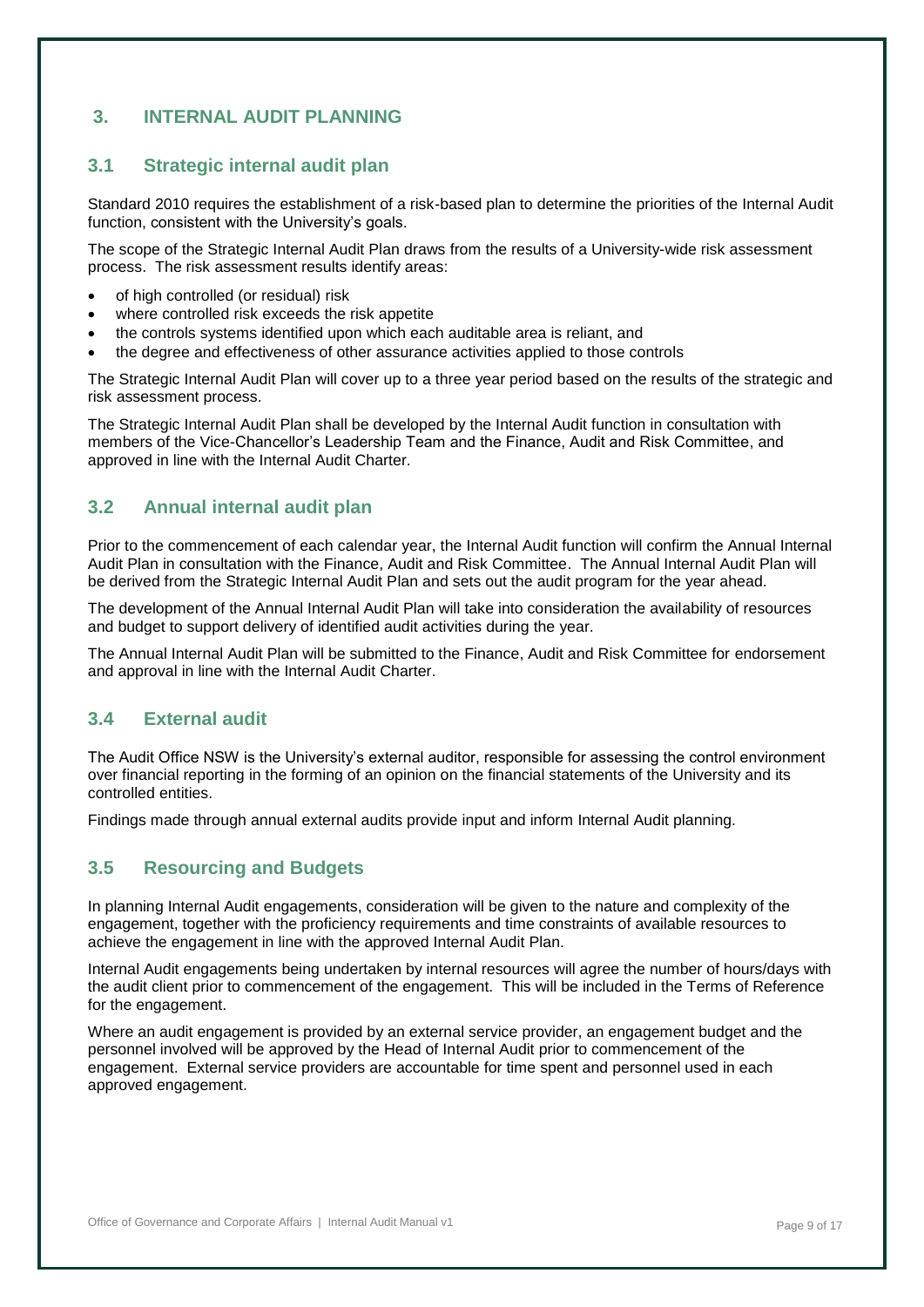# <span id="page-9-0"></span>**4. INTERNAL AUDIT METHODOLOGY**

Internal Audit's approach to each audit engagement will follow the following framework:



#### **What to Expect**

In the lead up to an audit engagement, Internal Audit will:

- contact you if your area is on the approved Internal Audit Plan
- work with you to ensure there is minimal disruption to your area
- meet with you to plan what is going to be included in the audit engagement
- conduct the audit engagement by requesting supporting documentation and data, speaking with staff and conducting site visits where appropriate in line with this Internal Audit Manual
- share audit findings in a close-off meeting and give you the opportunity to address any errors of fact
- provide a report based on our objective findings and recommendations for improvement
- response to any questions or concerns you have regarding an audit engagement
- seek feedback from audit participants on the conduct of the audit engagement to improve the conduct of future engagements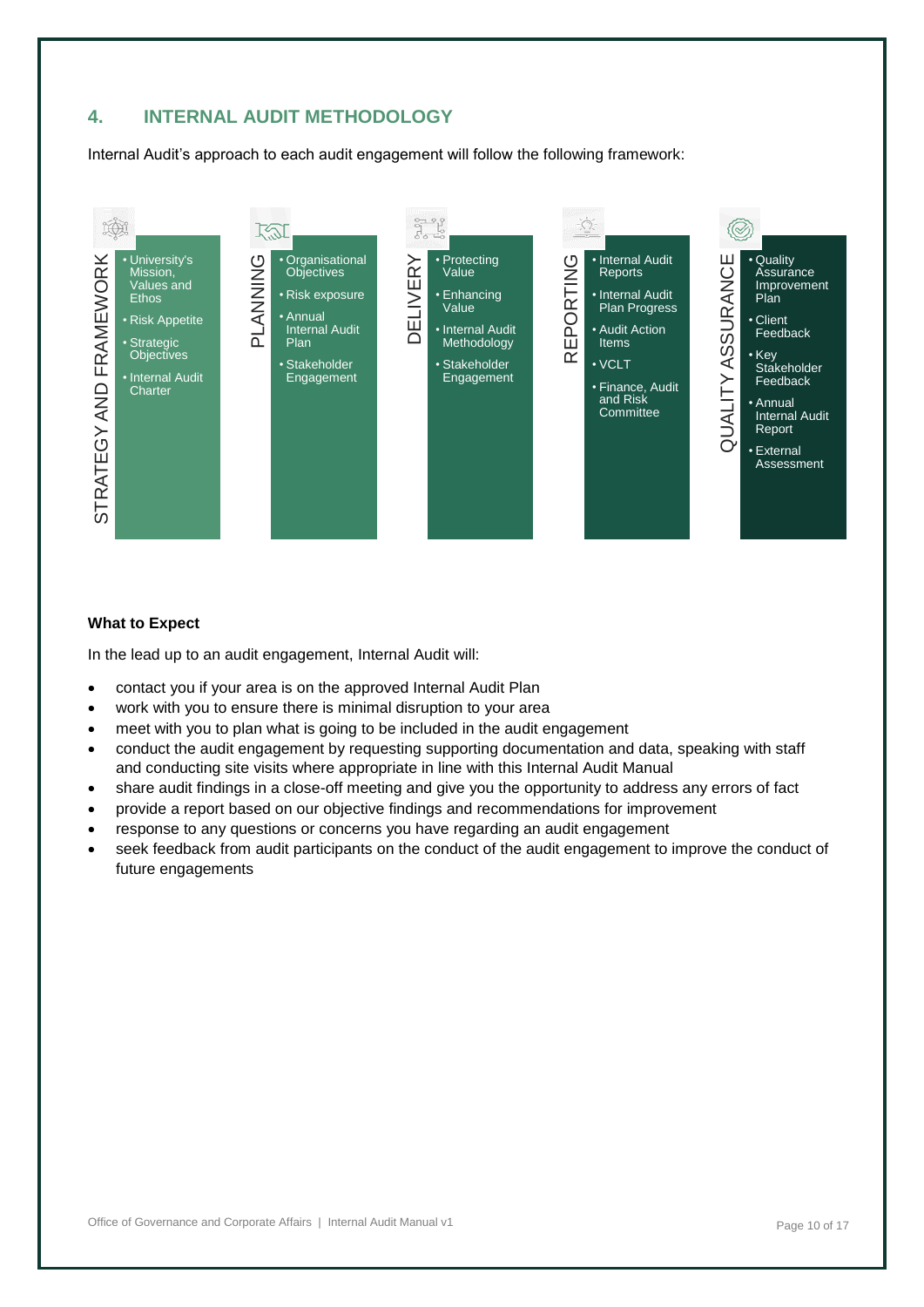# **4.1 Communication and Approval**

The following table outlines the communication and approval process for key outputs of the Internal Audit function:

| <b>Output</b>                              | <b>Standard</b> | <b>University</b><br><b>Council</b> | <b>Finance, Audit</b><br>and Risk<br><b>Committee</b> | <b>Vice-Chancellor /</b><br><b>VCLT</b> | <b>Audit Sponsor</b> | <b>Internal Audit</b> |
|--------------------------------------------|-----------------|-------------------------------------|-------------------------------------------------------|-----------------------------------------|----------------------|-----------------------|
| Internal Audit Charter                     | 1000            | Approve                             | Consult / Endorse                                     | Consult / Inform                        | Inform               | Develop               |
| Strategic Internal Audit Plan <sup>1</sup> | 2010            | Approve                             | Consult / Endorse                                     | Consult / Inform                        | Consult / Inform     | Develop               |
| Annual Internal Audit Plan <sup>1</sup>    | 2010            | Approve                             | Consult / Endorse                                     | Consult / Inform                        | Consult / Inform     | Develop               |
| Internal Audit Manual                      | 2040            |                                     | Consult / Approve                                     | Consult / Inform                        | Inform               | Develop               |
| Quality Assurance and<br>Improvement Plan  | 1300, 1320      |                                     | Approve                                               | Inform                                  |                      | Develop               |
| Annual Internal Audit Report <sup>2</sup>  | 2060            |                                     | Accept                                                | Inform                                  |                      | Develop / Approve     |
| <b>Audit Engagements</b>                   |                 |                                     |                                                       |                                         |                      |                       |
| <b>Terms of Reference</b>                  | 2200            |                                     | Consult                                               | Consult                                 | Consult / Approve    | Develop / Approve     |
| Draft Report                               | 2400            |                                     |                                                       |                                         | Consult <sup>3</sup> | Develop               |
| <b>Final Report</b>                        | 2400, 2440      |                                     | Inform / Accept                                       | Inform                                  | Inform               | Develop / Approve     |

<span id="page-10-0"></span><sup>1</sup> Including any significant changes to the Plans

<sup>2</sup> Including information about the Internal Audit Charter, independence of the Internal Audit activity, the audit plan and progress against the plan, resource requirements, results of audit activities, conformance with the Code of Ethics and the Standards (and action plans to address any significant conformance issues), management's response to risk that, in the Head of Internal Audit's judgement, may be unacceptable to the University

<sup>3</sup> Consultation relates to (a) the correction of errors or misstatements of fact and (b) the development of management responses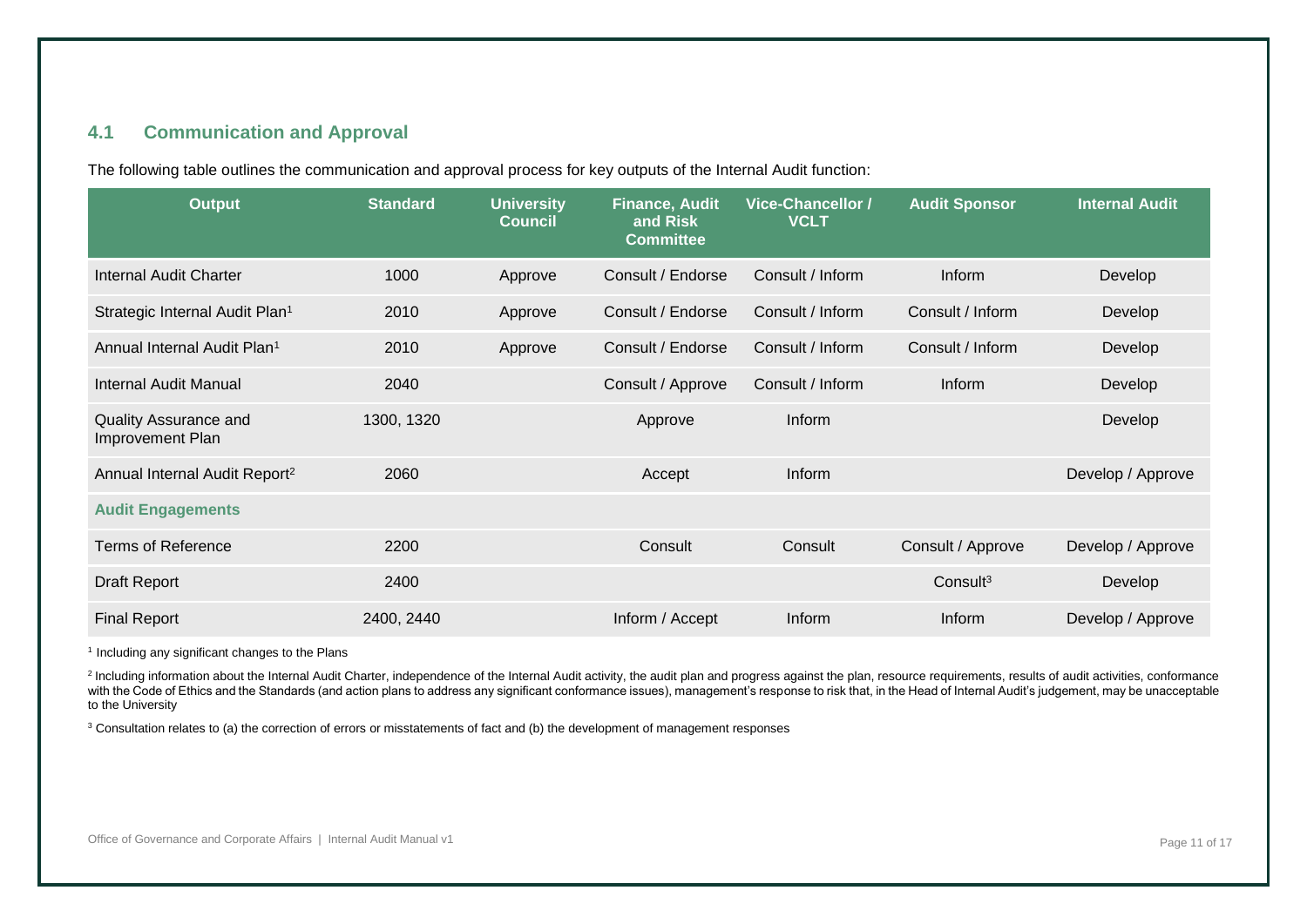# <span id="page-11-0"></span>**4.2 Internal Audit Cycle**

In general, Internal Audits will be conducted as follows:



# <span id="page-11-1"></span>**4.3 Planning**

In planning each engagement, Internal Audit will consider:

- the objectives of the activity being reviewed and the means by which the activity controls its performance and achievement of those objectives
- the significant risks to the activity, its objectives, resources and operations, and the means by which the potential consequence(s) and/or likelihood of risk is kept to an acceptable level
- the adequacy and effectiveness of the activity's risk management and control systems compared to a relevant control framework or model
- whether the scope is relevant to the risks identified when developing the Annual Internal Audit Plan, and
- the opportunities for making significant improvements to the activity's risk management and control systems

# <span id="page-11-2"></span>**4.4 Scoping**

#### 4.4.1 INITIAL SCOPING

Prior to commencing an audit engagement, Internal Audit will consult with the relevant senior manager(s) on the:

- objectives and scope of the audit
- likely commencement date and duration
- locations to be visited, and
- key stakeholders that are likely to participate in the audit activity

Where, during this initial scoping phase, the audit client proposes a significant change from the objectives documented in the approved Annual Internal Audit Plan, approval will be sought from the Finance, Audit and Risk Committee.

#### 4.4.2 TERMS OF REFERENCE (AUDIT SCOPE)

Prior to the commencement of each internal audit engagement, a Terms of Reference will be prepared by Internal Audit in consultation with the appropriate functional managers. The Terms of Reference will include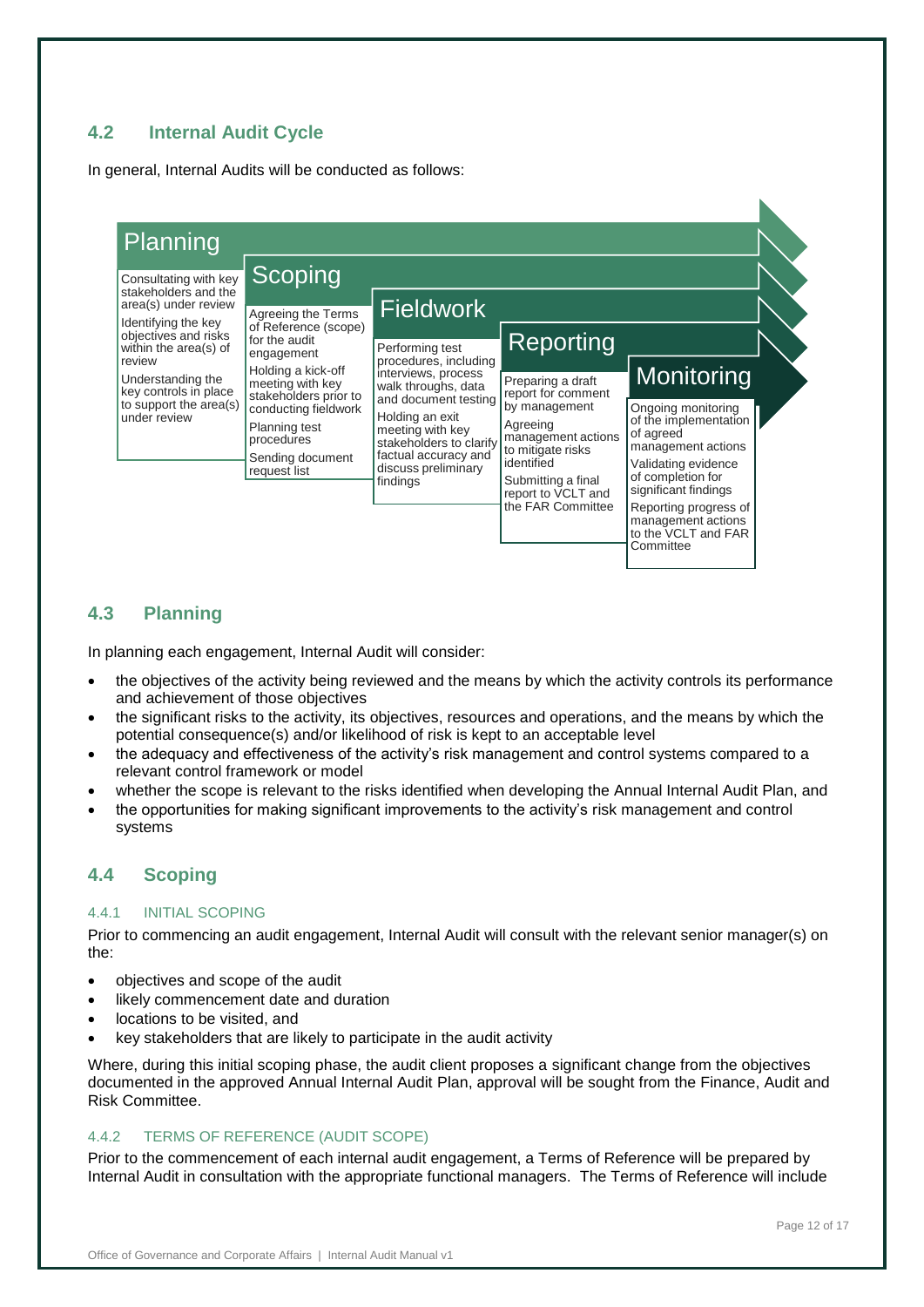the engagement's objectives, scope, timing and resource allocations. In addition, the Terms of Reference shall consider the University's strategies, objectives and detail the specific risks to be examined as part of the engagement.

Where engagements are to be completed by an external service provider, the Terms of Reference will also include the approved cost of the engagement, and the personnel to be involved in the engagement.

#### 4.4.3 KICK-OFF MEETING

An entry meeting will be held before the start of audit fieldwork with relevant management of the area(s) to be reviewed. The purpose of the entry meeting is to:

- enable Internal Audit to meet key staff of the area being reviewed
- clarify the objectives, scope and timing of the audit as outlined in the Terms of Reference
- provide an opportunity for staff of the area being reviewed to present their views and perspective on the audit engagement
- finalise the plan for conducting the audit in terms of timing, duration, staff involvement, and
- arrange access to building, personnel, files, systems and data in order to commence fieldwork

# <span id="page-12-0"></span>**4.5 Fieldwork (audit delivery)**

#### 4.5.1 AUDIT WORK PROGRAM

Internal Audit will develop a work program for each audit engagement. The structure of each work program will include areas such as:

- audit objective and scope
- process analysis this may include process mapping where appropriate
- document gathering, including policies, procedures, documentation, forms, better practice materials relating to the processes under review
- risk and controls analysis
- testing plans to review the design and operating effectiveness of internal controls
- interviews with key stakeholders and/or process walk-throughs
- reviews of previous audit recommendations

Sampling will be conducted in line with contemporary sampling methodologies.

#### 4.5.2 CONTROLS ANALYSIS

A key outcome of most internal audits is the provision of assurance on the design and effectiveness of internal controls. After obtaining an understanding of the internal controls systems, Internal Audit should make an assessment to determine whether identified controls in place are designed to meet the control objectives and mitigate risks, and whether those controls are working effectively as intended.

The analysis and evaluation of evidence obtained may identify issues (both positive and negative) which the Internal Audit function may report to management. Conclusions should be specific and objective (free from personal bias).

Internal Audit is committed to a 'no surprise' approach and will hold ongoing discussions with management as findings emerge and conclusions are developed. If necessary during fieldwork, matters of significant concern will be raised with senior management and/or the Finance, Audit and Risk Committee prior to completion of the final report.

#### 4.5.3 INTERNAL AUDIT WORKING PAPERS

Internal Audit working papers demonstrate the work completed from the planning phase through to the issue of the final report. Working papers should support that the evidence used to inform Internal Audit's observations and recommendations has been based on sufficient, relevant and useful data, and whether due professional care was exercised in the conduct of the engagement in line with the Standards.

All Internal Audit documentation and work papers remain the property of the University, including where audit engagements are provided by external service providers.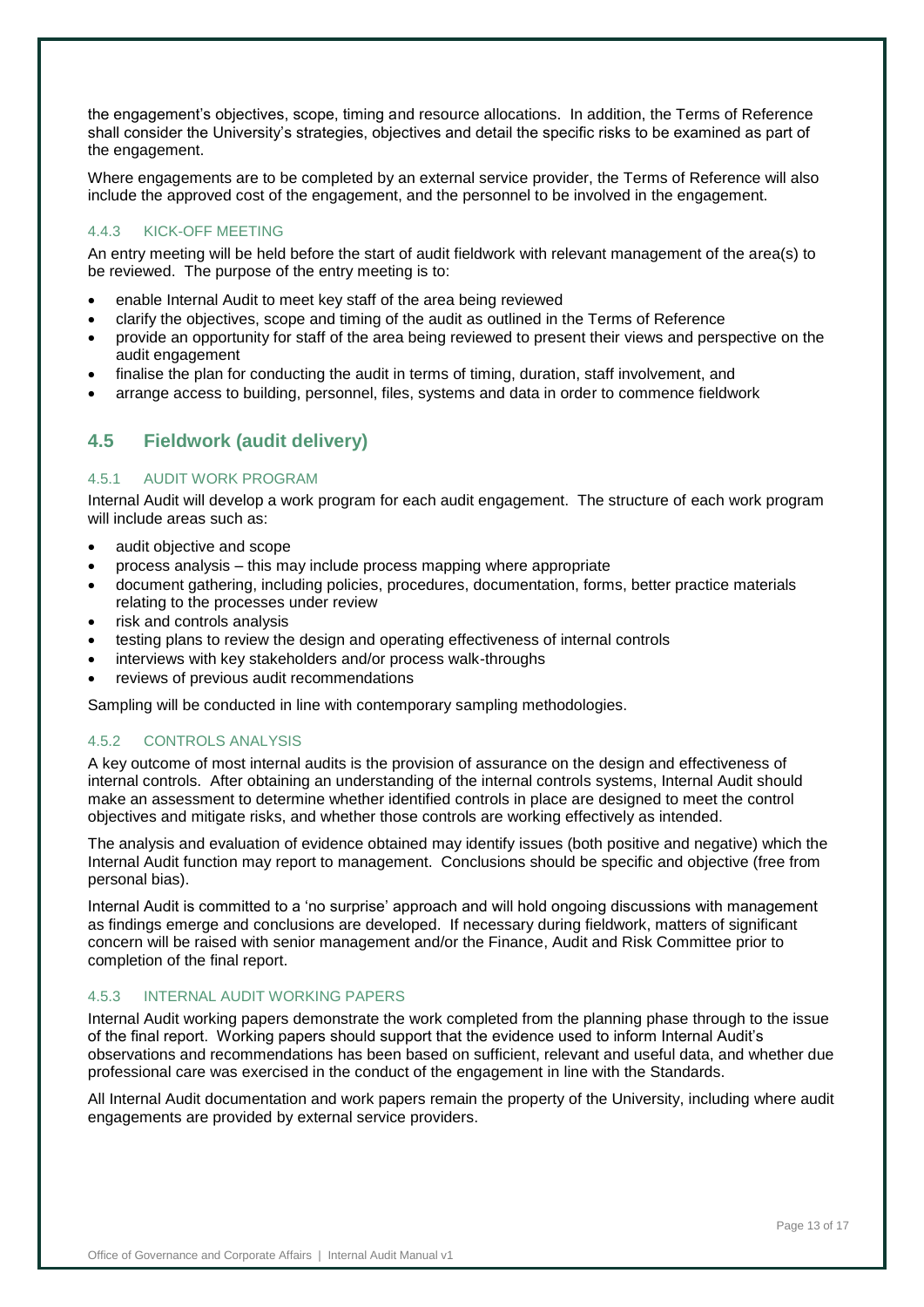#### 4.5.4 WORKING PAPER REVIEW

Where Internal Audit activities are undertaken by staff reporting to the Head of Internal Audit, the Head of Internal Audit is responsible for undertaking quality assurance of the working papers.

Where Internal Audit activities are conducted by an external service provider, all working papers are to be subject to quality assurance by a more senior staff member of the service provider than the staff member who completed the working papers.

#### 4.5.5 EXIT MEETING

Upon completion of fieldwork, Internal Audit will hold a discussion with key audit participants to outline the issues identified, clarify information, confirm facts and develop practical responses to the issues identified in cooperation with the area(s) under review.

The exit meeting will be attended by Internal Audit staff (including external service providers where relevant) and senior management from the audited area(s). The Audit Sponsor, and the Vice-Chancellor where relevant, may attend the meeting as required.

# <span id="page-13-0"></span>**4.6 Reporting**

#### 4.6.1 DRAFT INTERNAL AUDIT REPORT

At the completion of fieldwork, a draft Internal Audit Report will be presented to management which will generally include:

- an executive summary
- detail of any risks identified that were not effectively treated and recommendations for improvement
- sufficient detail to allow the reader to understand the issues identified
- proposed recommendations to further treat the identified risks
- provision for management comment in response to the recommendations made, including management's action plan

Internal Audit will issue the draft Internal Audit Report within 10 business days from the close-off meeting.

The draft Internal Audit Report will be reviewed by the Head of Internal Audit for quality assurance prior to issue to management.

#### 4.6.2 MANAGEMENT RESPONSES

On receipt of the draft Internal Audit Report, management of the audited area(s) should:

- consider the findings and recommendations in the draft report
- advise Internal Audit of any misstatements or errors of fact contained within the draft report
- advise Internal Audit whether management agrees or disagrees with the recommendations in the draft report
- where management agrees with a recommendation:
	- o prepare an action plan to address the recommendation
	- o set a timeframe for implementing the action plan
	- $\circ$  nominate the individual responsible for implementing the action plan within the proposed timeframe
- where management disagrees with a recommendation, provide Internal Audit with the reason for the disagreement

In setting a timeframe for implementing the action plan, management should consider the risk against the resources available to arrive at a realistic date for completion.

Management comments are required within 10 working days of receipt of the draft Internal Audit Plan.

The Audit Sponsor of the audit engagement is required to endorse the management responses.

Where Internal Audit considers that management's response to a finding is inadequate, or where management seeks to accept a risk that may be outside the risk appetite of the University, the Internal Audit function will consult with management to seek a mutually agreeable resolution.

If agreement is not reached, or if reasonable efforts have been made to obtain management responses directly and through senior management, Internal Audit may present an Internal Audit Report to VCLT and/or the Finance, Audit and Risk Committee without management responses.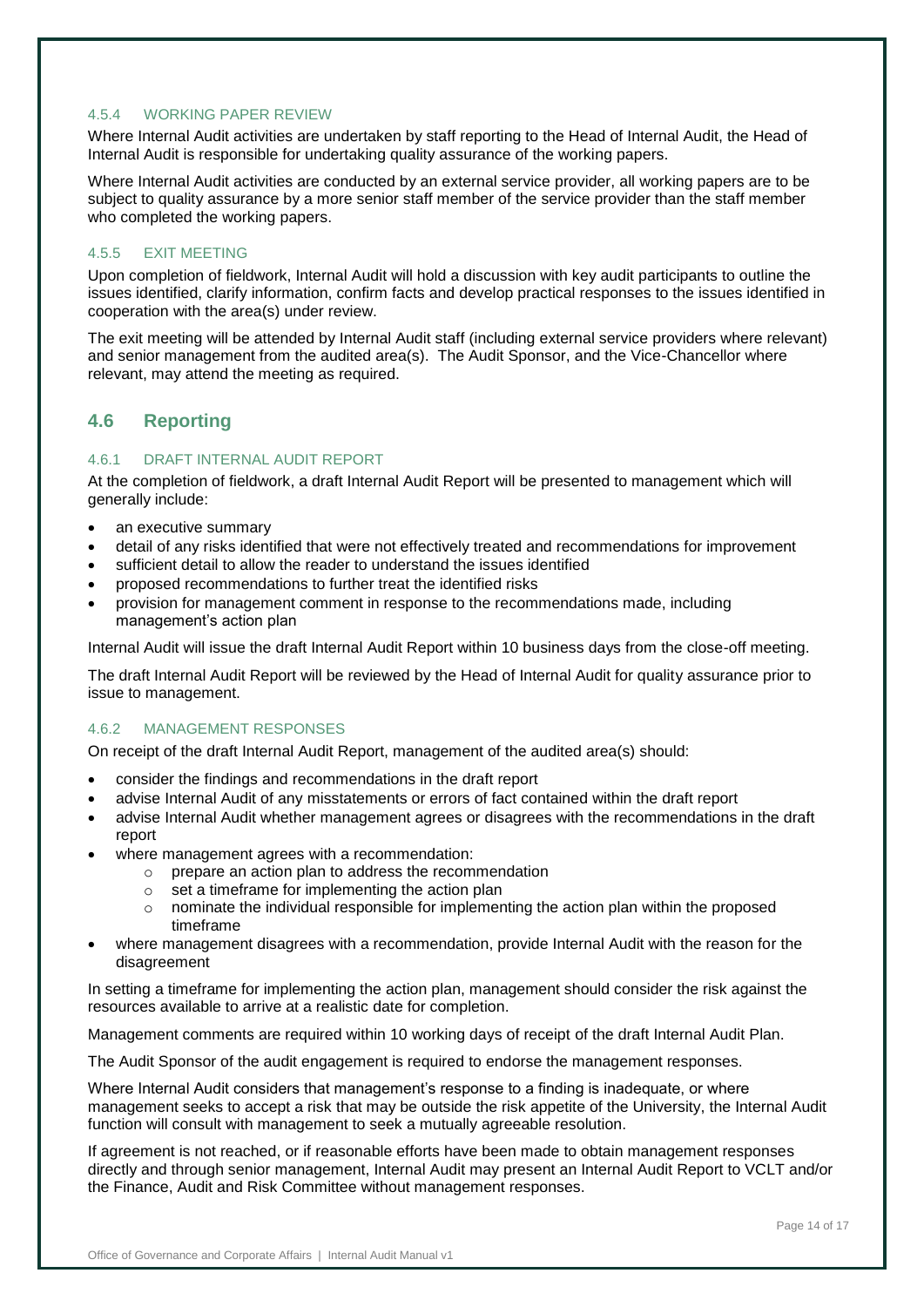#### 4.6.3 FINAL INTERNAL AUDIT REPORT

Upon receipt of management responses, Internal Audit will issue a final Internal Audit Report to:

- the Audit Sponsor
- management of the audited area(s)
- members of the VCLT
- the Finance, Audit and Risk Committee at its next available meeting

Where appropriate, the final Internal Audit Report may be distributed to a wider audience within the University to support collaboration, share lessons learnt and provide examples of better practice.

Internal Audit, including external service providers where applicable, may be requested to attend the Finance, Audit and Risk Committee meeting to answer any question the Committee may have.

# <span id="page-14-0"></span>**4.7 Monitoring**

#### 4.7.1 AUDIT ACTION ITEMS

Internal Audit supports the Finance, Audit and Risk Committee by monitoring action plans agreed within final Internal Audit Reports, and tracking progress towards completion within agreed timeframes. Depending on the significance of the finding, Internal Audit may also validate the completion of corrective actions before recommending closure of the issue.

Closure of an audit action item is an acknowledgement that a reasonable response to the agreed action(s) planned has taken place. It is not evidence that Internal Audit has re-assessed the adequacy, efficiency and/or effectiveness of the actions undertaken to mitigate the original risk identified, and no assurance is provided by Internal Audit on any new controls in place. Responsibility for addressing the risk(s) identified rests with the management of the relevant business unit(s) involved.

Internal Audit will maintain an Audit Action Items Register and will periodically seek confirmation from management regarding progress of implementing agreed action plans. The Audit Action Items Register will be updated to record the status of items in line with reporting requirements to the Finance, Audit and Risk Committee (or at least quarterly).

Any proposal by management to change either the agreed action plan or the expected timeframe for completion should be discussed with Internal Audit, including the reasons why and the risk associated with the change. Internal Audit will comment on whether or not the proposed change(s) strengthen or weaken the controls intended to mitigate the risk(s) identified.

Internal Audit will report the progress of management's implementation of audit action items to each relevant general meeting of the Finance, Audit and Risk Committee and may share this report with the VCLT. The Finance, Audit and Risk Committee may request management to attend a Committee meeting and present details as to why a corrective action has not been fully implemented, and how the resulting risk is being addressed in the interim.

#### 4.7.2 FINANCE, AUDIT AND RISK COMMITTEE REPORTING

In accordance with the Internal Audit Charter, reporting will be prepared for each general meeting of the Finance, Audit and Risk Committee including:

- overall performance of the Internal Audit function
- Internal Audit work completed, including the presentation of final Internal Audit Reporting
- progress of implementation of internal and external audit recommendations, and recommendations arising from other reviews, where necessary

In addition, an Annual Internal Audit Report will be presented to the Committee summarising work and achievements of the Internal Audit function during the year to demonstrate value delivered and to provide an opinion on the overall state of internal controls and any system issues identified. This report will include Internal Audit's annual assertion on the work on the Internal Audit function and compliance with the **Standards**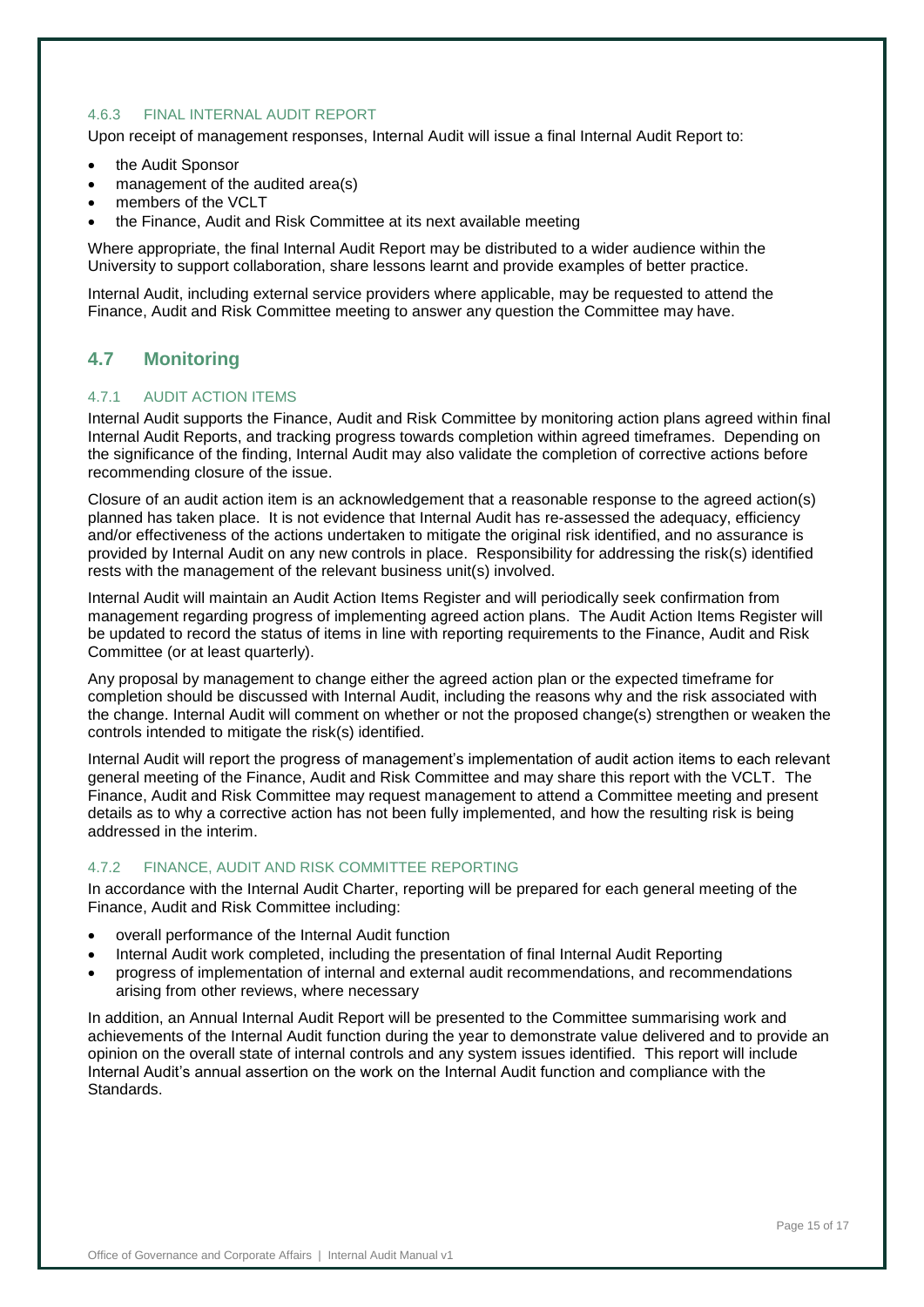# <span id="page-15-0"></span>**4.8 Evaluation**

Standard 1300 requires the Head of Internal Audit to develop and maintain a quality assurance and improvement program that covers all aspects of the Internal Audit function. The program should be designed to:

- enable an evaluation of Internal Audit's conformance with the Standards
- evaluate whether staff within Internal Auditor apply the Code of Ethics
- assess the efficiency and effectiveness of the Internal Audit function
- identify opportunities for improvement

In line with the Internal Audit Charter, the Head of Internal Audit is required to report of the performance of the Internal Audit function to the Finance, Audit and Risk Committee.

The program must include both internal and external assessments (Standard 1310). Internal Assessment will include:

- ongoing quality assurance of Internal Audit activities by the Head of Internal Audit
- feedback provided by audit clients through the client satisfaction survey
- feedback provided by members of VCLT and the Finance, Audit and Risk Committee through the stakeholder satisfaction surveys
- periodic self-assessment, or assessment by persons within the University with sufficient knowledge or internal audit practices where applicable, and
- annual review of the Internal Audit function

### 4.8.1 CLIENT SATISFACTION SURVEY

A client satisfaction survey will be issued at the conclusion of audit engagements. The Audit Sponsor, management of the audited area(s) and key participants in the audit engagement will be invited to complete a client satisfaction survey. Any feedback indicating opportunities for improvement in Internal Audit performance, together with a rectification plan, will be provided to the Finance, Audit and Risk Committee.

#### 4.8.2 KEY STAKEHOLDER SATISFACTION SURVEY

As key stakeholders to the Internal Audit function, members of the VCLT and members of the Finance, Audit and Risk Committee will be invited to complete a Key Stakeholder Satisfaction Survey on an annual basis. Feedback indicating opportunities for improvement in Internal Audit performance will be discussed with the Finance, Audit and Risk Committee, including the development of a rectification plan.

#### 4.8.3 ANNUAL REVIEW

An annual review will be conducted to evaluate compliance with the Standards and the Code of Ethics. The annual review will consider feedback through client satisfaction surveys, the key satisfaction survey, Finance, Audit and Risk Committee self-assessment (where applicable) and the review of any external assessments.

#### 4.8.4 EXTERNAL ASSESSMENT

Standard 1312 – External Assessments requires an external assessment to be conducted at least once every five years by a qualified, independent reviewer or review team external to the University. The Head of Internal Audit must discuss with the Finance, Audit and Risk Committee:

- the form and frequency of external assessment
- the qualifications and independence of the external assessor or assessment team, including any potential conflict of interest

The Head of Internal Audit will communicate the results of the external assessment to the Vice-Chancellor and the Finance, Audit and Risk Committee.

# <span id="page-15-1"></span>**5. REVIEW OF THE INTERNAL AUDIT MANUAL**

The Head of Internal Audit will review this Manual in line with the review of the Internal Audit Charter at least every three years, with any changes approved by the Finance, Audit and Risk Committee.